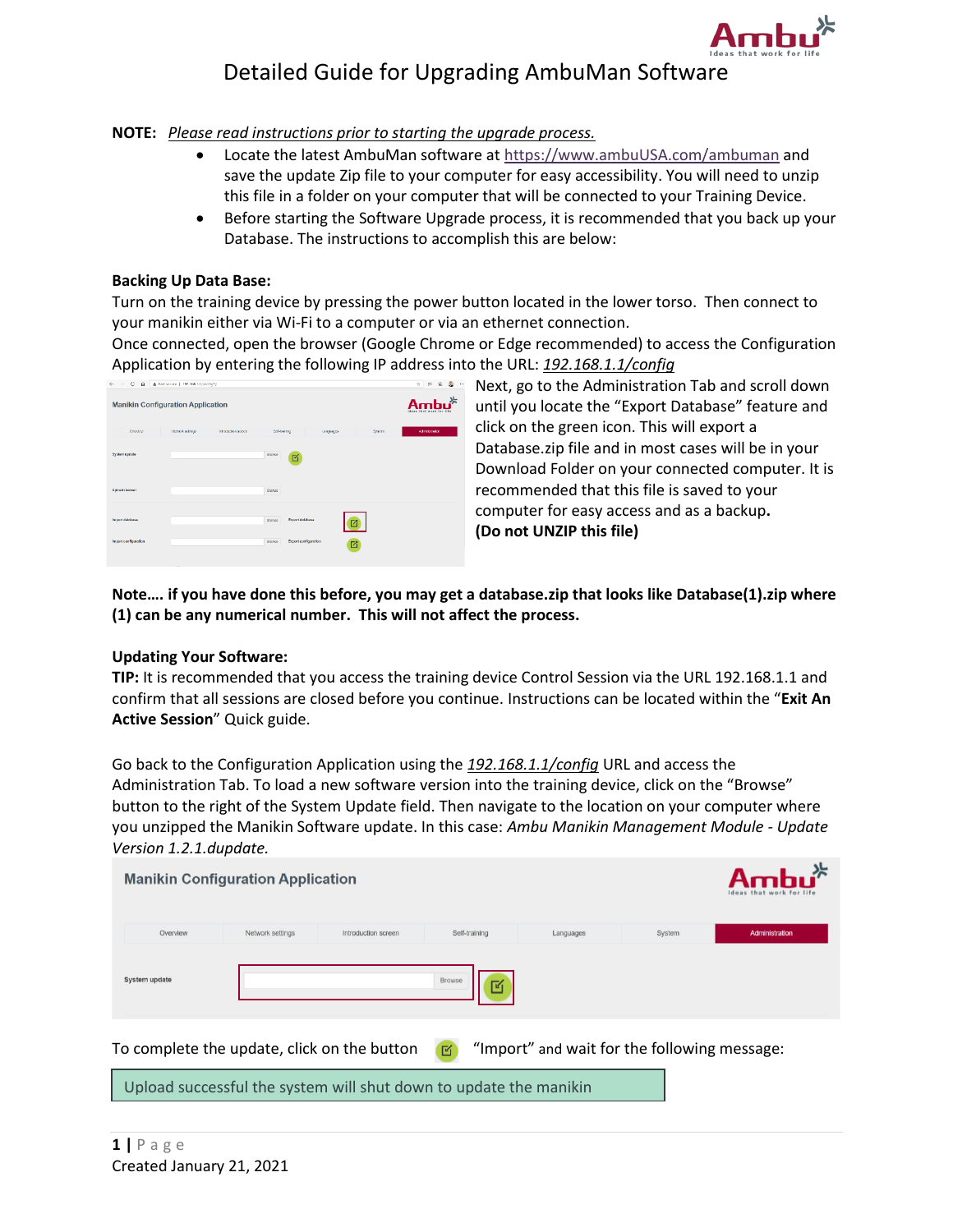

# Detailed Guide for Upgrading AmbuMan Software

Another window will appear, and you will need to click on the OK option.

| Host manikin has been shut down. The application will close. |  |
|--------------------------------------------------------------|--|
|                                                              |  |

The training manikin automatically shuts down and restarts to apply all updates. This may take a few minutes to complete. The Green light on the training device will flash Green. Wait until it turns solid. At that time, you may need to reconnect the computer (if using Wi-Fi then reselect manikin in your network options) and then re-enter 192.168.1.1/config into the URL on your browser.

### **Review the Settings:**

Return to the Overview Tab and confirm that the Software version now matches by looking at the current software version. In this case, the software version is 1.2.1 and the OS (Operating System) version is Jun 29 2018.

| <b>Manikin Configuration Application</b> | $-25$<br>Am <sub>L</sub><br>Ideas that work for life |                     |               |                 |           |               |                |
|------------------------------------------|------------------------------------------------------|---------------------|---------------|-----------------|-----------|---------------|----------------|
| Overview                                 | Network settings                                     | Introduction screen | Self-training |                 | Languages | System        | Administration |
| Manikin name                             |                                                      |                     |               | Network mode    |           | Access point  |                |
| Model                                    | AmbuMan Advanced                                     |                     |               | <b>SSID</b>     |           |               |                |
| Manikin mode                             | Host                                                 |                     |               | Channel         |           |               |                |
| Software version                         | 1.2.1                                                |                     |               | <b>DHCP/DNS</b> |           | Server        |                |
| OS version                               | Jun 29 2018                                          |                     |               | Netmask         |           | 255.255.255.0 |                |
| IP address                               | 192.168.1.1                                          |                     | $\mathbb{Z}$  | Encryption      |           | None          |                |
| <b>MAC</b> address                       |                                                      |                     |               |                 |           |               |                |

## **Updating Data Files:**

Go to the Administration Tab and scroll to the bottom of the page. Click on the "Reset to Factory Defaults" button.  $\boxed{16}$  This must be done to set up your training device to accept your old database files back into the training device. You will be prompted with this question and then click on the green "OK".

| <b>Manikin Configuration Application</b> |                  |                     |                                  |                             |        | Ideas that work for life |                                                                                                                            |
|------------------------------------------|------------------|---------------------|----------------------------------|-----------------------------|--------|--------------------------|----------------------------------------------------------------------------------------------------------------------------|
|                                          |                  |                     |                                  |                             |        |                          | Are you sure you want to reset to factory defaults? All configuration will be reset and all<br>custom data will be deleted |
| Overview                                 | Network settings | Introduction screen | Self-training                    | Languages                   | System | Administration           | OK<br>Cancel                                                                                                               |
| System update                            |                  |                     | Browse<br>匠                      |                             |        |                          | Then the Reset Icon<br>will start to turn. Wait                                                                            |
| Upload manual                            |                  |                     | Browse                           |                             |        |                          | until it has completed<br>its process before                                                                               |
| Import database                          |                  |                     | <b>Export database</b><br>Browse |                             | ☑      |                          | moving on. This may<br>take a few minutes.                                                                                 |
| Import configuration                     |                  |                     | Browse                           | <b>Export configuration</b> | 囜      |                          |                                                                                                                            |
| Reset to factory defaults                | 岡                |                     |                                  |                             |        |                          |                                                                                                                            |

Once completed you will see a green bar at the top of the window stating, "The manikin has been reset to its factory defaults."

The manikin has been reset to its factory defaults